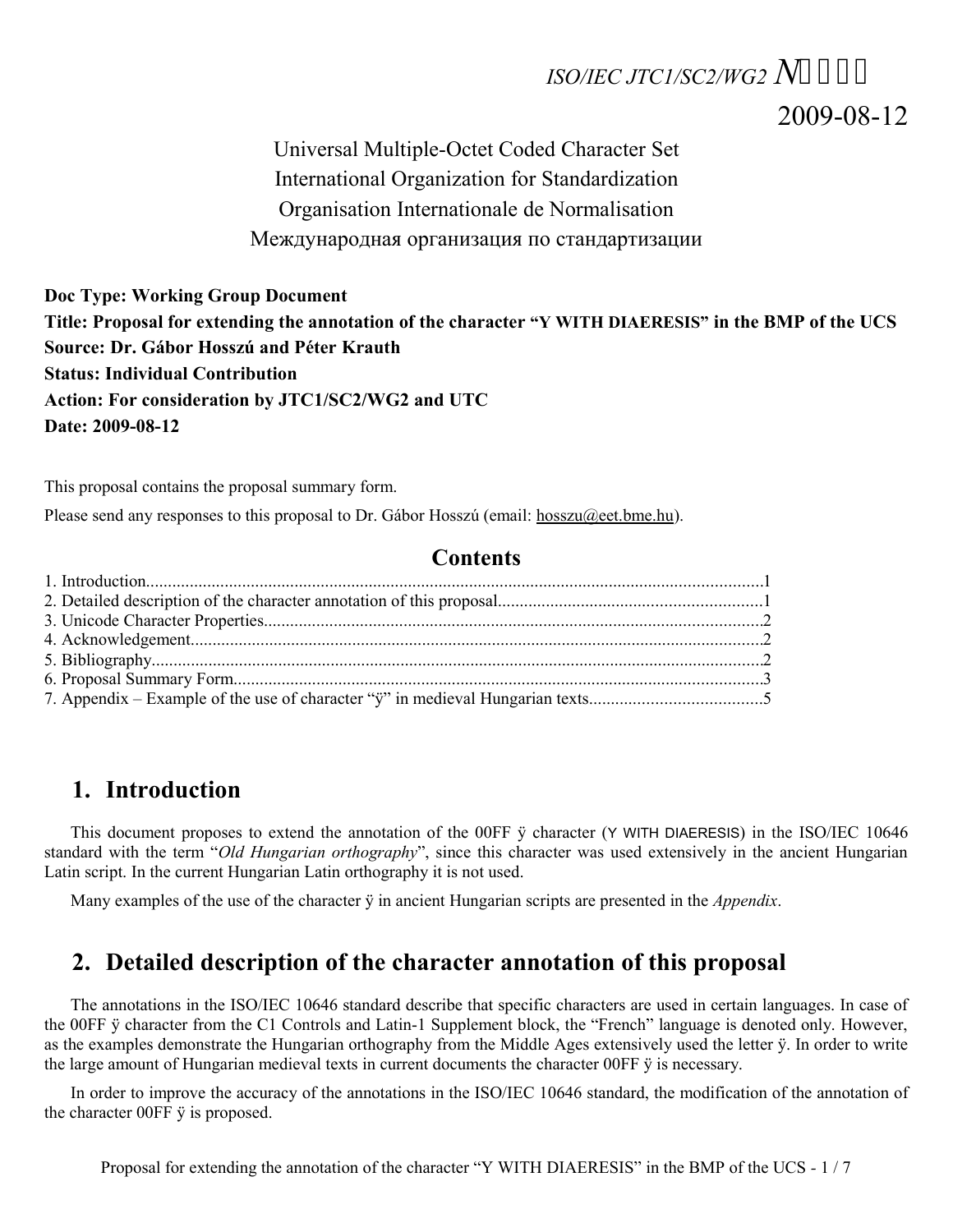The terminology "*Old Hungarian*" is widely used in Hungarian linguistics referring to medieval Hungarian orthography. Fig. 2-[1](#page-1-0) demonstrate this fact.<sup>1</sup>. The term "*Old Hungarian orthography*" is also known.



*Figure [2](#page-1-1)-1:* The use of the term "Old Hungarian" for medieval Hungarian orthography<sup>2</sup>

## **3. Unicode Character Properties**

In the followings the proposed annotation of the character  $\ddot{y}$  is presented.

00FF ÿ LATIN SMALL LETTER Y WITH DIAERESIS French, Old Hungarian orthography  $\rightarrow$  0178  $\ddot{Y}$  latin capital letter y with diaeresis  $\equiv$  0079 y 0308 ੌਂ

#### **4. Acknowledgement**

The authors express their gratitude to Prof. Dr. Ferenc Kovács for his useful advice and Mr. Árpád Zubrits for proofreading the document.

## **5. Bibliography**

Dékány, Csaba: A Dékány család története (*History of the Dékány Family*) The home page of the Dékány Family, Retrieved in 2009 from *http://www.dekanycsalad.extra.hu/01.D.doc*

Proposal for extending the annotation of the character "Y WITH DIAERESIS" in the BMP of the UCS *-* 2 / 7

<span id="page-1-0"></span><sup>&</sup>lt;sup>1</sup> Molnár, A. Ferenc, 2003.

<span id="page-1-1"></span><sup>2</sup> Molnár, A. Ferenc, 2003.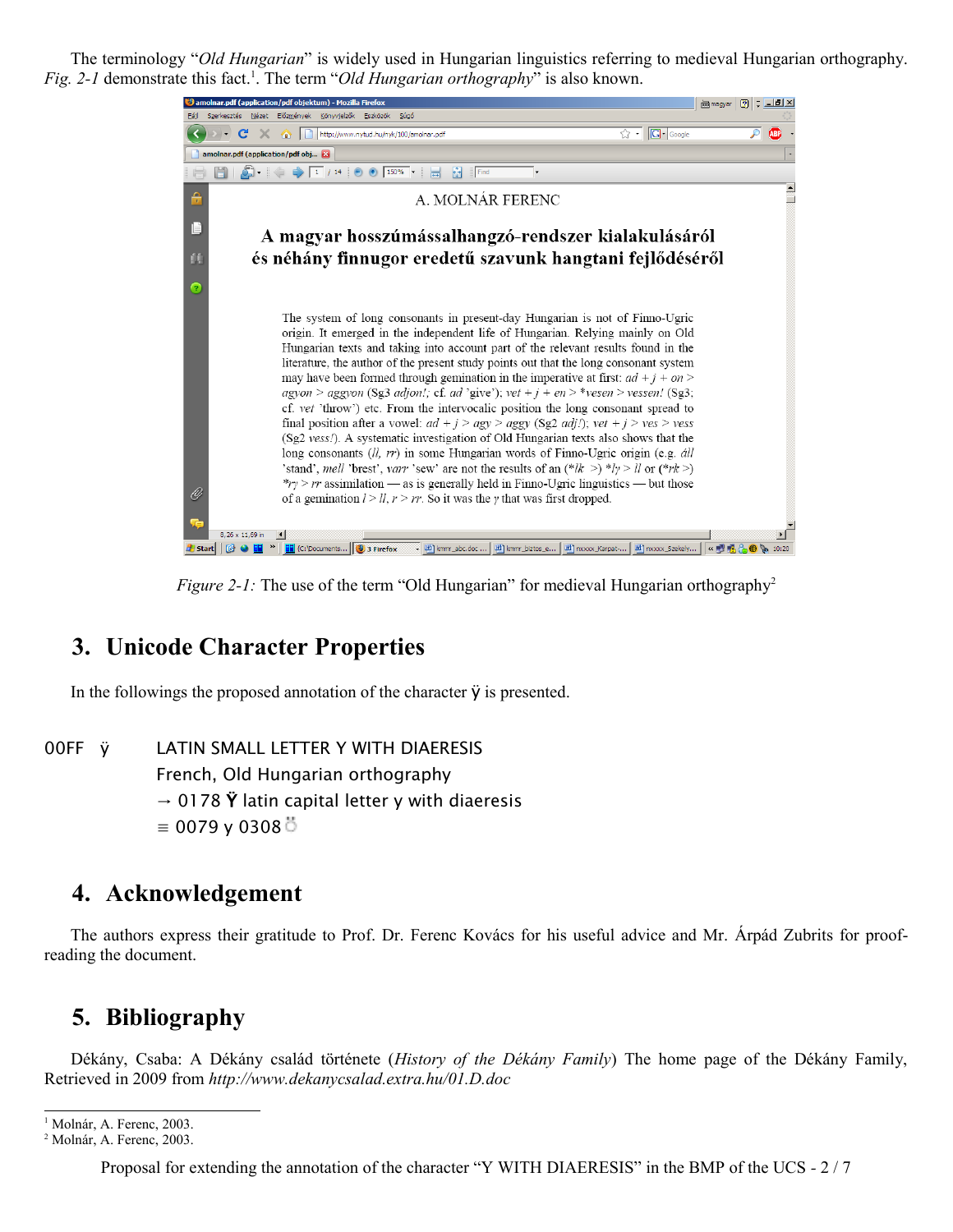Lázs, Sándor: A megkerült Pozsonyi Kódex és Szegedi Antifonale, valamint két elkallódott kézirat. ("*The re-discovered Pozsony Codex and Szeged Antifonale, furthermore two lost manuscripts*") In Magyar Könyvszemle, Vol. 122, No. 2., 2006, pp. 146-161. Retrieved in 2009 from *http://epa.oszk.hu/00000/00021/00049/Ksz2006-2-02.htm*, from the Hungarian Electronic Library.

Molnár, A. Ferenc: A magyar hosszúmássalhangzó-rendszer kialakulásáról és néhány fginnugor eredetű szavunk hangtani fejlődéséről (*"About the development of the system of Hungarian long consonants and the phonetic development of some of our words of Finno-Ugric origin"*). In: Nyelvtudományi Közlemények (*Linguistics Publications*), 2003, Vol. 100, pp. 198-211. Retrieved in 2009 from *http://www.nytud.hu/nyk/100/amolnar.pdf*

Szepesi Csombor, Márton összes művei (*Complete works of Márton Szepsi Csombor*). Published by Neuman Kht., 2002, Budapest. It is retrieved in 2009 from the Hungarian Electronic Library, *http://mek.niif.hu/05700/05731/html/szepsi0202/szepsi0202.html*

# **6. Proposal Summary Form**

| ISO/IEC JTC 1/SC 2/WG 2<br>PROPOSAL SUMMARY FORM TO ACCOMPANY SUBMISSIONS<br><b>FOR ADDITIONS TO THE REPERTOIRE OF ISO/IEC 10646.</b><br>Please fill all the sections A, B and C below.<br>Please read Principles and Procedures Document (P & P) from http://www.dkuug.dk/JTC1/SC2/WG2/docs/principles.html _- for guidelines and details before<br>filling this form.<br>Please ensure you are using the latest Form from http://www.dkuug.dk/JTC1/SC2/WG2/docs/summaryform.html<br>See also http://www.dkuug.dk/JTC1/SC2/WG2/docs/roadmaps.html for latest Roadmaps. |                                                                                                    |  |  |  |
|-------------------------------------------------------------------------------------------------------------------------------------------------------------------------------------------------------------------------------------------------------------------------------------------------------------------------------------------------------------------------------------------------------------------------------------------------------------------------------------------------------------------------------------------------------------------------|----------------------------------------------------------------------------------------------------|--|--|--|
| A. Administrative                                                                                                                                                                                                                                                                                                                                                                                                                                                                                                                                                       |                                                                                                    |  |  |  |
| 1. Title:                                                                                                                                                                                                                                                                                                                                                                                                                                                                                                                                                               | Proposal for extending the annotation of the character "Y WITH DIAERESIS"<br>in the BMP of the UCS |  |  |  |
| 2. Requester's name:                                                                                                                                                                                                                                                                                                                                                                                                                                                                                                                                                    | Dr. Gábor Hosszú and Péter Krauth                                                                  |  |  |  |
| 3. Requester type (Member body/Liaison/Individual contribution):                                                                                                                                                                                                                                                                                                                                                                                                                                                                                                        | <b>Individual Contribution</b>                                                                     |  |  |  |
| 4. Submission date:                                                                                                                                                                                                                                                                                                                                                                                                                                                                                                                                                     | <b>August 12 2009</b>                                                                              |  |  |  |
| 5. Requester's reference (if applicable):                                                                                                                                                                                                                                                                                                                                                                                                                                                                                                                               | http://nimrud.eet.bme.hu/hosszu                                                                    |  |  |  |
| 6. Choose one of the following:                                                                                                                                                                                                                                                                                                                                                                                                                                                                                                                                         |                                                                                                    |  |  |  |
| This is a complete proposal:                                                                                                                                                                                                                                                                                                                                                                                                                                                                                                                                            | Yes                                                                                                |  |  |  |
| (or) More information will be provided later:                                                                                                                                                                                                                                                                                                                                                                                                                                                                                                                           |                                                                                                    |  |  |  |
| <b>B.</b> Technical – General                                                                                                                                                                                                                                                                                                                                                                                                                                                                                                                                           |                                                                                                    |  |  |  |
| 1. Choose one of the following:                                                                                                                                                                                                                                                                                                                                                                                                                                                                                                                                         |                                                                                                    |  |  |  |
| a. This proposal is for a new script (set of characters):                                                                                                                                                                                                                                                                                                                                                                                                                                                                                                               | No                                                                                                 |  |  |  |
| Proposed name of script:                                                                                                                                                                                                                                                                                                                                                                                                                                                                                                                                                |                                                                                                    |  |  |  |
| b. The proposal is for addition of character(s) to an existing block:                                                                                                                                                                                                                                                                                                                                                                                                                                                                                                   | N <sub>O</sub>                                                                                     |  |  |  |
| Name of the existing block:                                                                                                                                                                                                                                                                                                                                                                                                                                                                                                                                             | <b>C1 Controls and Latin-1 Supplement</b>                                                          |  |  |  |
| 2. Number of characters in proposal:                                                                                                                                                                                                                                                                                                                                                                                                                                                                                                                                    |                                                                                                    |  |  |  |
| 3. Proposed category (select one from below - see section 2.2 of P&P document):                                                                                                                                                                                                                                                                                                                                                                                                                                                                                         |                                                                                                    |  |  |  |

| A-Contemporary  | $X$ B.1-Specialized (small collection) | B.2-Specialized (large collection) |  |
|-----------------|----------------------------------------|------------------------------------|--|
| C-Major extinct | D-Attested extinct                     | E-Minor extinct                    |  |

F-Archaic Hieroglyphic or Ideographic G-Obscure or questionable usage symbols 4. Is a repertoire including character names provided?

a. If YES, are the names in accordance with the "character naming guidelines"

Proposal for extending the annotation of the character "Y WITH DIAERESIS" in the BMP of the UCS *-* 3 / 7

<span id="page-2-0"></span>From number: N3152-F (Original 1994-10-14; Revised 1995-01, 1995-04, 1996-04, 1996-08, 1999-03, 2001-05, 2001-09, 2003-11, 2005-01, 2005-09, 2005-10, 2007-03, 2008-05)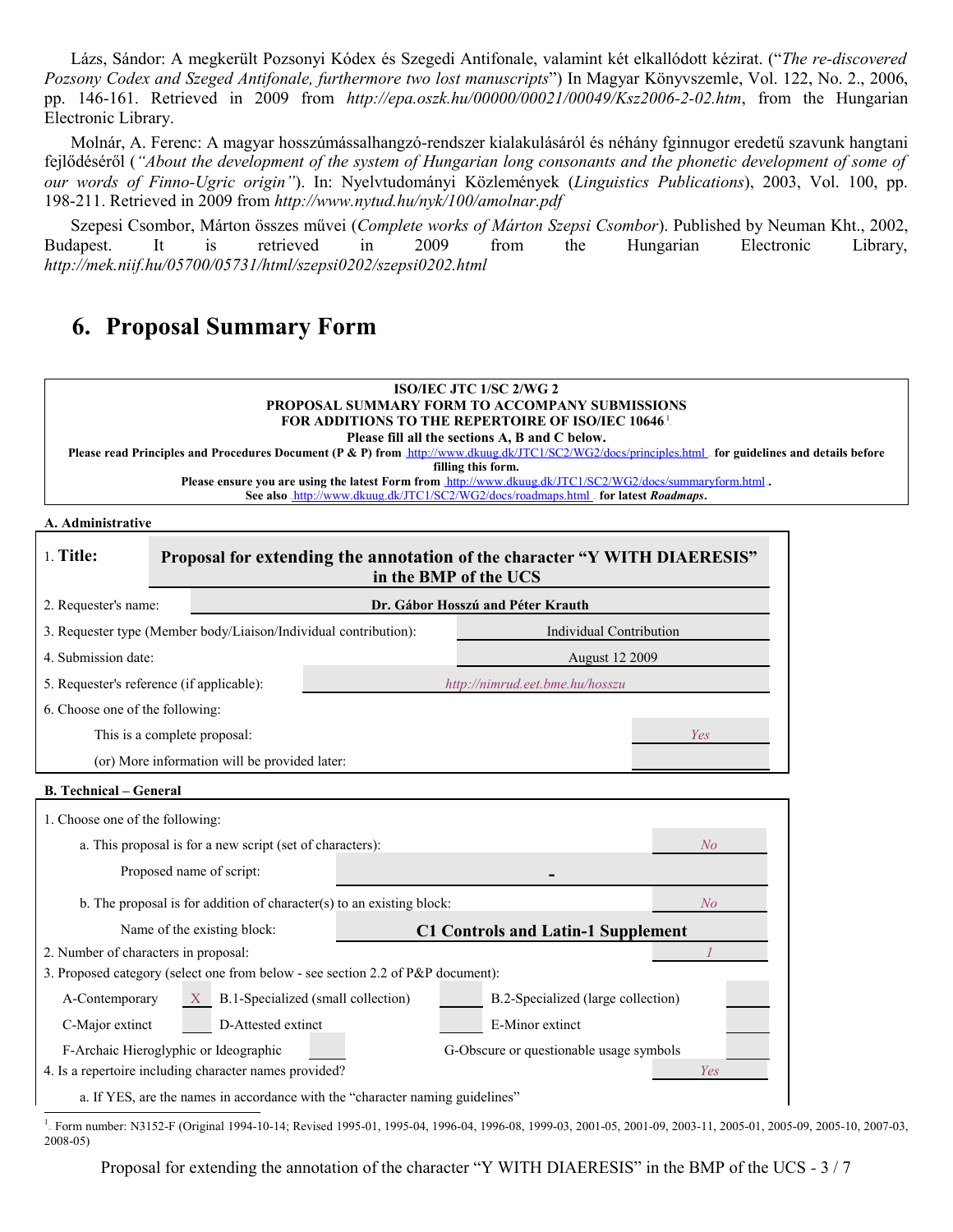| b. Are the character shapes attached in a legible form suitable for review?<br>Yes<br>5. Who will provide the appropriate computerized font (ordered preference: True Type, or PostScript format) for<br>publishing the standard?<br>Dr. Gábor Hosszú<br>If available now, identify source(s) for the font (include address, e-mail, ftp-site, etc.) and indicate the tools                                                                                                                                                                                                                                                                                                                                                                                                                                                                                                                                                                                                                          |  |  |  |  |  |
|------------------------------------------------------------------------------------------------------------------------------------------------------------------------------------------------------------------------------------------------------------------------------------------------------------------------------------------------------------------------------------------------------------------------------------------------------------------------------------------------------------------------------------------------------------------------------------------------------------------------------------------------------------------------------------------------------------------------------------------------------------------------------------------------------------------------------------------------------------------------------------------------------------------------------------------------------------------------------------------------------|--|--|--|--|--|
|                                                                                                                                                                                                                                                                                                                                                                                                                                                                                                                                                                                                                                                                                                                                                                                                                                                                                                                                                                                                      |  |  |  |  |  |
|                                                                                                                                                                                                                                                                                                                                                                                                                                                                                                                                                                                                                                                                                                                                                                                                                                                                                                                                                                                                      |  |  |  |  |  |
|                                                                                                                                                                                                                                                                                                                                                                                                                                                                                                                                                                                                                                                                                                                                                                                                                                                                                                                                                                                                      |  |  |  |  |  |
| used:<br>Dr. Gábor Hosszú, hosszu@eet.bme.hu                                                                                                                                                                                                                                                                                                                                                                                                                                                                                                                                                                                                                                                                                                                                                                                                                                                                                                                                                         |  |  |  |  |  |
| 6. References:                                                                                                                                                                                                                                                                                                                                                                                                                                                                                                                                                                                                                                                                                                                                                                                                                                                                                                                                                                                       |  |  |  |  |  |
| a. Are references (to other character sets, dictionaries, descriptive texts etc.) provided?<br>Yes                                                                                                                                                                                                                                                                                                                                                                                                                                                                                                                                                                                                                                                                                                                                                                                                                                                                                                   |  |  |  |  |  |
| b. Are published examples of use (such as samples from newspapers, magazines, or other sources)                                                                                                                                                                                                                                                                                                                                                                                                                                                                                                                                                                                                                                                                                                                                                                                                                                                                                                      |  |  |  |  |  |
| of proposed characters attached?<br>Yes                                                                                                                                                                                                                                                                                                                                                                                                                                                                                                                                                                                                                                                                                                                                                                                                                                                                                                                                                              |  |  |  |  |  |
| 7. Special encoding issues:                                                                                                                                                                                                                                                                                                                                                                                                                                                                                                                                                                                                                                                                                                                                                                                                                                                                                                                                                                          |  |  |  |  |  |
| Does the proposal address other aspects of character data processing (if applicable) such as input,                                                                                                                                                                                                                                                                                                                                                                                                                                                                                                                                                                                                                                                                                                                                                                                                                                                                                                  |  |  |  |  |  |
| presentation, sorting, searching, indexing, transliteration etc. (if yes please enclose information)?<br>Yes                                                                                                                                                                                                                                                                                                                                                                                                                                                                                                                                                                                                                                                                                                                                                                                                                                                                                         |  |  |  |  |  |
|                                                                                                                                                                                                                                                                                                                                                                                                                                                                                                                                                                                                                                                                                                                                                                                                                                                                                                                                                                                                      |  |  |  |  |  |
| 8. Additional Information:<br>Submitters are invited to provide any additional information about Properties of the proposed Character(s) or Script that will assist<br>in correct understanding of and correct linguistic processing of the proposed character(s) or script. Examples of such properties<br>are: Casing information, Numeric information, Currency information, Display behaviour information such as line breaks, widths<br>etc., Combining behaviour, Spacing behaviour, Directional behaviour, Default Collation behaviour, relevance in Mark Up<br>contexts, Compatibility equivalence and other Unicode normalization related information. See the Unicode standard at<br>http://www.unicode.org. for such information on other scripts. Also see http://www.unicode.org/Public/UNIDATA/UCD.html<br>and associated Unicode Technical Reports for information needed for consideration by the Unicode Technical Committee for<br>inclusion in the Unicode Standard. – See below. |  |  |  |  |  |

#### **C. Technical - Justification**

| 1. Has this proposal for addition of character(s) been submitted before?<br>If YES explain                                                                                                                                                   |  |                                                                                                                   | N <sub>O</sub> |  |  |
|----------------------------------------------------------------------------------------------------------------------------------------------------------------------------------------------------------------------------------------------|--|-------------------------------------------------------------------------------------------------------------------|----------------|--|--|
| 2. Has contact been made to members of the user community (for example: National Body,<br>user groups of the script or characters, other experts, etc.)?<br>Yes                                                                              |  |                                                                                                                   |                |  |  |
| If YES, with whom?                                                                                                                                                                                                                           |  | Hungarian Standards Institution                                                                                   |                |  |  |
| If YES, available relevant documents:                                                                                                                                                                                                        |  | Yes                                                                                                               |                |  |  |
| 3. Information on the user community for the proposed characters (for example:<br>size, demographics, information technology use, or publishing use) is included?<br>Yes                                                                     |  |                                                                                                                   |                |  |  |
| Reference:                                                                                                                                                                                                                                   |  | Scholars and researchers, medieval texts.                                                                         |                |  |  |
| 4. The context of use for the proposed characters (type of use; common or rare)<br>Reference:                                                                                                                                                |  | Historical and contemporary use in traditional family names.                                                      | Rare           |  |  |
| 5. Are the proposed characters in current use by the user community?                                                                                                                                                                         |  |                                                                                                                   | Yes            |  |  |
| If YES, where? Reference:                                                                                                                                                                                                                    |  | Various kind of publications.                                                                                     |                |  |  |
| in the BMP?                                                                                                                                                                                                                                  |  | 6. After giving due considerations to the principles in the P&P document must the proposed characters be entirely | No             |  |  |
| If YES, is a rationale provided?                                                                                                                                                                                                             |  |                                                                                                                   |                |  |  |
| If YES, reference:                                                                                                                                                                                                                           |  |                                                                                                                   |                |  |  |
| 7. Should the proposed characters be kept together in a contiguous range (rather than being scattered)?<br>Yes<br>8. Can any of the proposed characters be considered a presentation form of an existing<br>character or character sequence? |  |                                                                                                                   |                |  |  |
| If YES, is a rationale for its inclusion provided?                                                                                                                                                                                           |  |                                                                                                                   | N <sub>O</sub> |  |  |
| If YES, reference:                                                                                                                                                                                                                           |  |                                                                                                                   |                |  |  |
| existing characters or other proposed characters?                                                                                                                                                                                            |  | 9. Can any of the proposed characters be encoded using a composed character sequence of either                    | N <sub>o</sub> |  |  |

Proposal for extending the annotation of the character "Y WITH DIAERESIS" in the BMP of the UCS *-* 4 / 7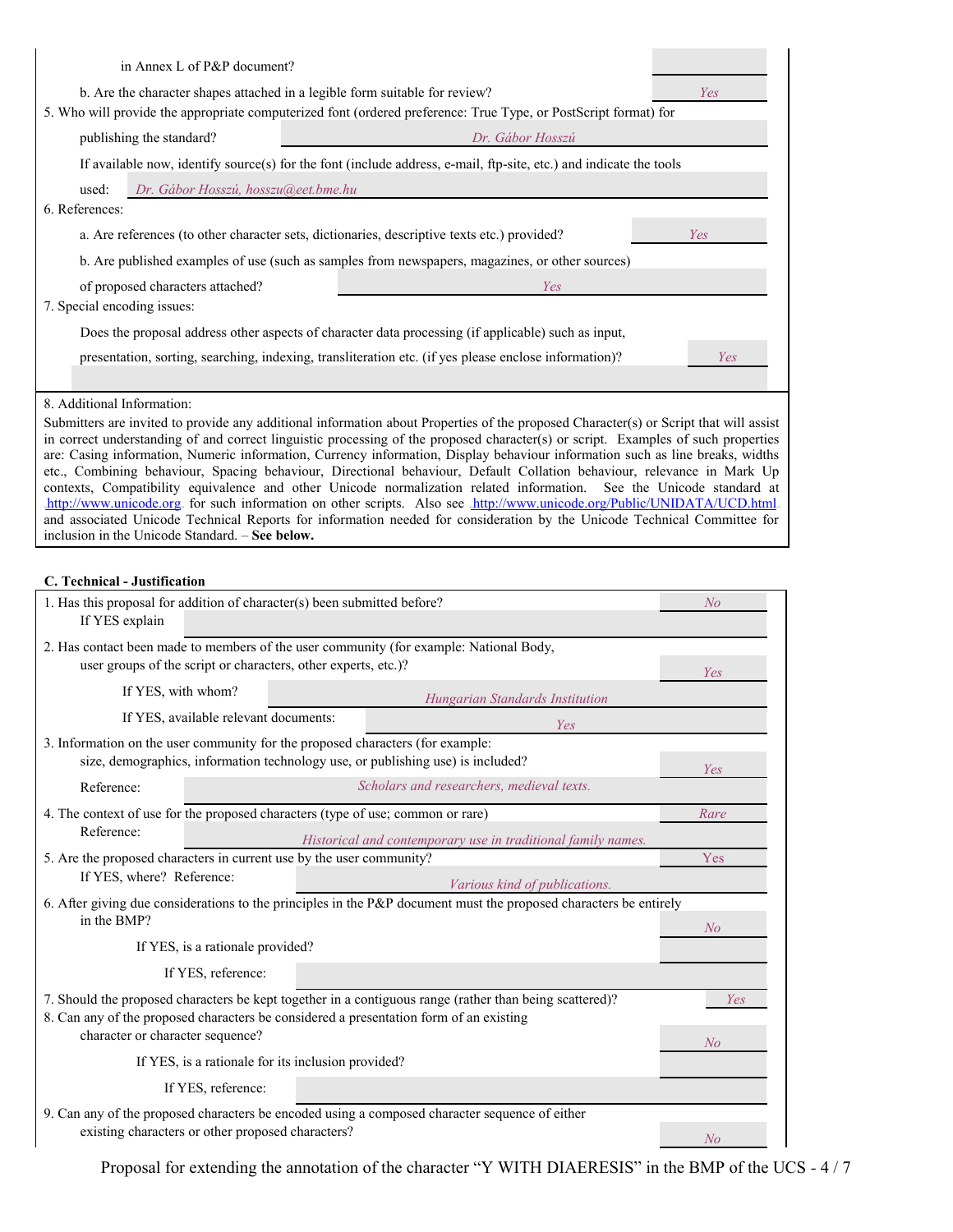| If YES, is a rationale for its inclusion provided?                                                                                            |    |
|-----------------------------------------------------------------------------------------------------------------------------------------------|----|
| If YES, reference:                                                                                                                            |    |
| 10. Can any of the proposed character(s) be considered to be similar (in appearance or function)<br>to an existing character?                 | No |
| If YES, is a rationale for its inclusion provided?                                                                                            |    |
| If YES, reference:                                                                                                                            |    |
| 11. Does the proposal include use of combining characters and/or use of composite sequences?<br>If YES, is a rationale for such use provided? | No |
| If YES, reference:                                                                                                                            |    |
| Is a list of composite sequences and their corresponding glyph images (graphic symbols) provided?                                             | No |
| If YES, reference:                                                                                                                            |    |
| 12. Does the proposal contain characters with any special properties such as<br>control function or similar semantics?                        | No |
| If YES, describe in detail (include attachment if necessary)                                                                                  |    |
|                                                                                                                                               |    |
| 13. Does the proposal contain any Ideographic compatibility character(s)?                                                                     | No |
| If YES, is the equivalent corresponding unified ideographic character(s) identified?                                                          |    |
| If YES, reference:                                                                                                                            |    |

# **7. Appendix – Example of the use of character "ÿ" in medieval Hungarian texts**

The *Fig. 7-1* presents a part of the texts written by Márton Szepsi Csombor between May 1616 and August 1618 into his notebook.[1](#page-4-0) . In the text the Hungarian words "iregÿm" (in English: "*people who are envious of me*") "menÿre" (in English: "how") uses the *ÿ* character.

# Az irigy és kedvetlen olvasonak.\*

Eörülök rayta ha meg hallom hog ez könyveczkem utan iregym tamattanak, mert ackor veszem esze[m]ben hog nem szinten minden haszontul üres lött irásom. Semmi allapatnak alitom az melynek ninczen irégye. Lattam még az Britanniai tengerenis hogy á tüzes tolvajok<sup>\*</sup> az terhes haiok mellet inczelkettenek, az üresseket penigh szabadságosan el boczatottak, á mint amaz köz versis tartya:

Cantabit vacuus coram latrone viator.<sup>+</sup>

Igy irigy ellenem valo irégységedet meg gondolhad menyre félem, hagy békét hat gye[n]gén folyo kis hireczke[m]nek, mert ezzel énnekem semmit, magadnak penigh igen nagyot artasz, ha vétkezni akarsz más vétket végy elő, mert az többinek vagyon valami haszna, gyönyörüsége, czak egyedül az irégységhet ismertem minden vétkek közzül leg haszontalambnak lenni.

*Figure 7-1:* Text of Márton Szepsi Csombor from 1616-1618

*Fig.* 7-[2](#page-4-1) presents a part of the description of the history of the Dékány family.<sup>2</sup>. In 1588 the ÿ was used in the name of Dékány as *Fig. 7-2* demonstrates it.

Proposal for extending the annotation of the character "Y WITH DIAERESIS" in the BMP of the UCS *-* 5 / 7

<span id="page-4-0"></span><sup>&</sup>lt;sup>1</sup> Szepsi Csombor, Márton, 1616-1618, http://mek.niif.hu/05700/05731/html/index.htm

<span id="page-4-1"></span><sup>2</sup> Dékány, Csaba, http://www.dekanycsalad.extra.hu/01.D.doc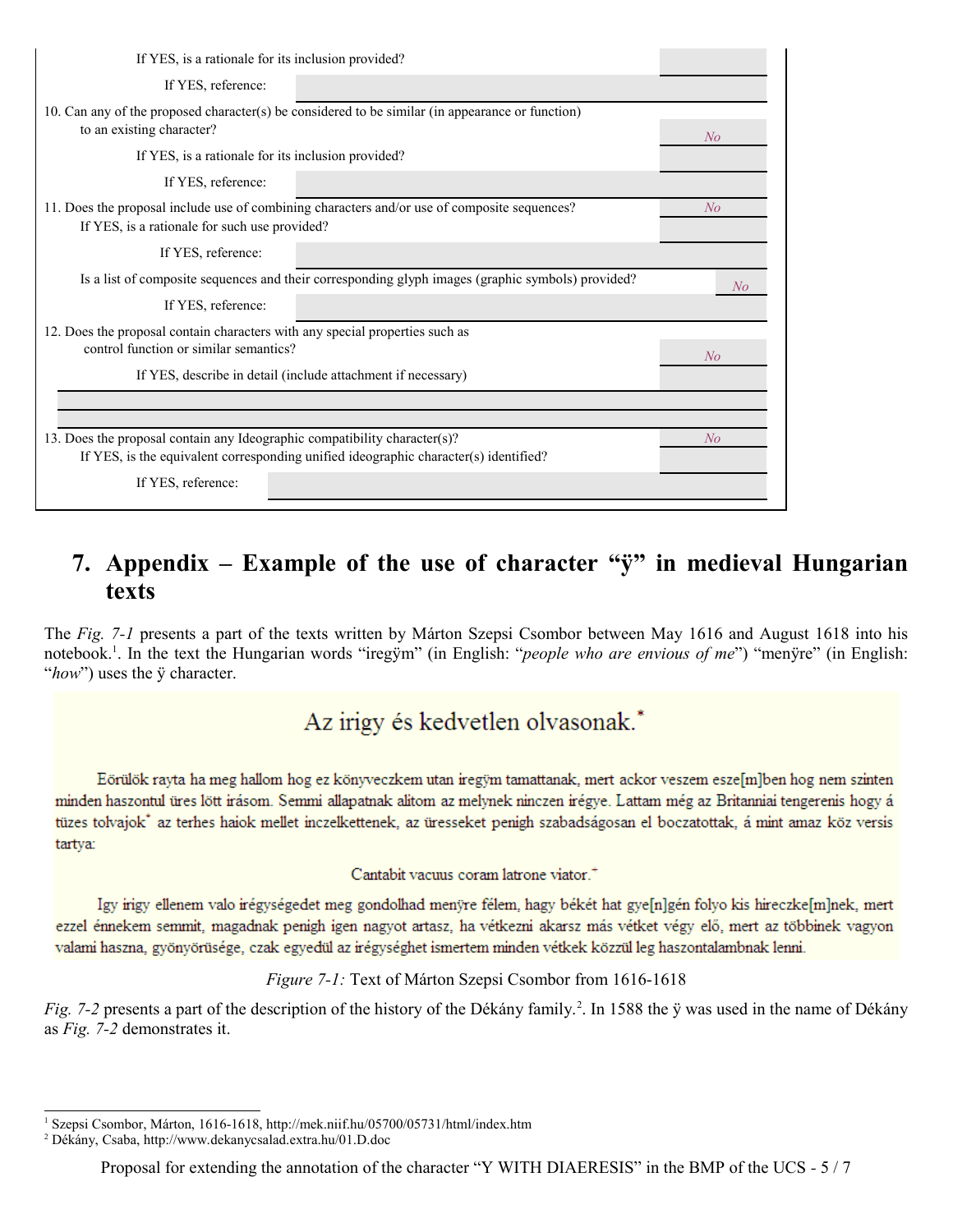A magyar kultúrtörténetben céhmester, határbíró, hegybíró, tizedes mint városrész elöljáró, kurátor, gondnok, esperes, egyházfi tisztséget jelent. Az 1300-as évektől Dekan, Decan irásmód fordul elő szerte az akkori Magyarországon, majd a 1500-as évek végén megjelenik Erdélyben a Dekaný, és Dekany irásmód. Az ékezetek: Dékán, Dékány, Dékany, De-

*Figure 7-2:* The Hungarian orthography of the family name "Dékány" in the  $16<sup>th</sup>$ -17<sup>th</sup> century

*Fig. 7-3/a, b* and *c*) present the parts of the journal article written by Sándor Lázs about the analysis of medieval texts in Hungarian codices.<sup>[1](#page-5-0)</sup>

Az említett döntésekben egyetlen szó sem esik könyvekről. A sümegi várból azonban fennmaradt egy1597-es leltár, amely a vásárhelyi apácák hátrahagyott értékei között több régi miseruha, oltárteritő és három kép mellett összesen 31 könyvet sorol föl.[34] Legtöbbjük szerkönyv, de van köztük gyerekeknek szóló tankönyv és egy magyar nyelvű kézirat is "de rebus gestis Apostolorum".[35] A leirásokból kitűnik, hogy a Szegedi Antifonale utasitásainak "lampas ees Laudes megh vagyon yrwan nagy kymbe" illetőleg "mas kÿnfbe keres" minden alapjuk megvolt, ugyanis a leltár egyaránt tartalmaz nagy alakú gradualékat, psalteriumokat, breviáriumokat és

*Figure 7-3/a)* Part 1 of the article of Sándor Lázs with medieval words that use  $\ddot{y}$ 

Gábriel Asztrik – a számtalan hiba okán – úgy vélte, hogy az oráció az apáca saját fordítása. Vannak is erre utaló jelek a 37r levélen: kegyetlensegymnek sokasagaer de az te nagy yrgalmassagod<erth>nak sokasaga<erth> zerenth yrgalmaz.[56] Úgy tűnik, mintha az iró a ragok megválasztásával küzdött volna, de lehetséges, hogy csupán a szakaszban lévő egyik korábbi rag (sokasagaer) zavarta meg. Egyéb fordításra jellemző hiba viszont nincs a szövegben; nincsenek megszokott szóválasztási, egyeztetési problémák, törlései sokkal inkább másolási hibák. A ragtévesztés mindenképpen irható a scriptor figyelmetlenségének, netán eltérő nyelv- érzékének számlájára.

Az imában különben minden javitás másolási hibát korrigál. A gar<bo>losagos (PK 34v:7) tévesztése elképzelhetően a mintapéldányból eredeztethető: az túl közel volt a hanyagul megformált o-hoz. Ugyan ilyen elírás a gondola<ta>tom (PK 35r:4), vagy a kÿ<z>hez

*Figure 7-3/b)* Part 2 of the article of Sándor Lázs with medieval words that use  $\ddot{y}$ 

A Thewrewk-kódexből átvett szövegek közül sorrendben első[64] a "Hamis tanúk elleni ima".[65] A másoló eleinte sokszor tétovázik a könyörgés átirásakor, láthatóan nem tud mit kezdeni a mintapéldány számára ismeretlen helyesirásával. Belekeveredik a kewnÿorwletews' szóba: 'kewnywrewletes' - nem tud mit kezdeni az alul farkas ö-betűvel.[66] A későbbiekben aztán egyre biztosabban értelmezi a szöveget és saját helyesirása szerint kezd másolni: rendszeresen elhagyja a hosszú mássalhangzók, de ugyanigy a hosszú magánhangzók jelölését is, az alul farkas ö-t többnyire ew-ként, illetőleg e-ként irja át. [67]

A következő imában, az igen szép Mária-oratió (wagon mondasom az te dedes zÿwedhez oh maria)[68] másolatában ugyanazokat a helyesirási változtatásokat találjuk, mint az előzőben, de a scriptor már sokkal határozottabban bánik a szöveggel, az o-t többnyire ew-ként, ritkábban e-nek írja át.

Egy másik Mária-ima[69] esetében a korábbiakhoz hasonlóan változtatja sajátjára mintapéldányának a helyesirását, mint az előző szövegnél, másolatában továbbra is rendszeresen elhagyja a hosszú magánhangzó jelölést. A számára idegen o-ből rendszeresen ew lesz.[70] Máshol - egyre következetesebben - saját nyelvjárása szerint alakítja a szavakat, például mindjárt az ima első sorában; Thewrewk-kódex: "Jdwezlegy te oh zeep ttwyknelkyl walo rosa" megfelelője a Pozsonyi Kódexben: "Idvezlegy te oh zep tewÿsknekewl walo rosa".[71] Ahol értelemzavaró hibát talál az előtte lévő szövegben, azt javitja: "elewnk my ez zamkyvwetesnek wtlgheben lezewnk" (ThK 45v:10-11) a Pozsonyi Kódex megfelelő helyén már az új variáns áll: 'mÿgez' (33r.7).

*Figure 7-3/c)* Part 3 of the article of Sándor Lázs with medieval words that use  $\ddot{y}$ 

*Fig. 7-4* presents a part of the scientific article of Ferenc A. Molnár where he presents many Hungarian words with medieval orthography with the character ÿ. [2](#page-5-1)

<span id="page-5-0"></span><sup>&</sup>lt;sup>1</sup> Lázs, Sándor, 2006.

<span id="page-5-1"></span><sup>2</sup> Molnár, A. Ferenc, 2003.